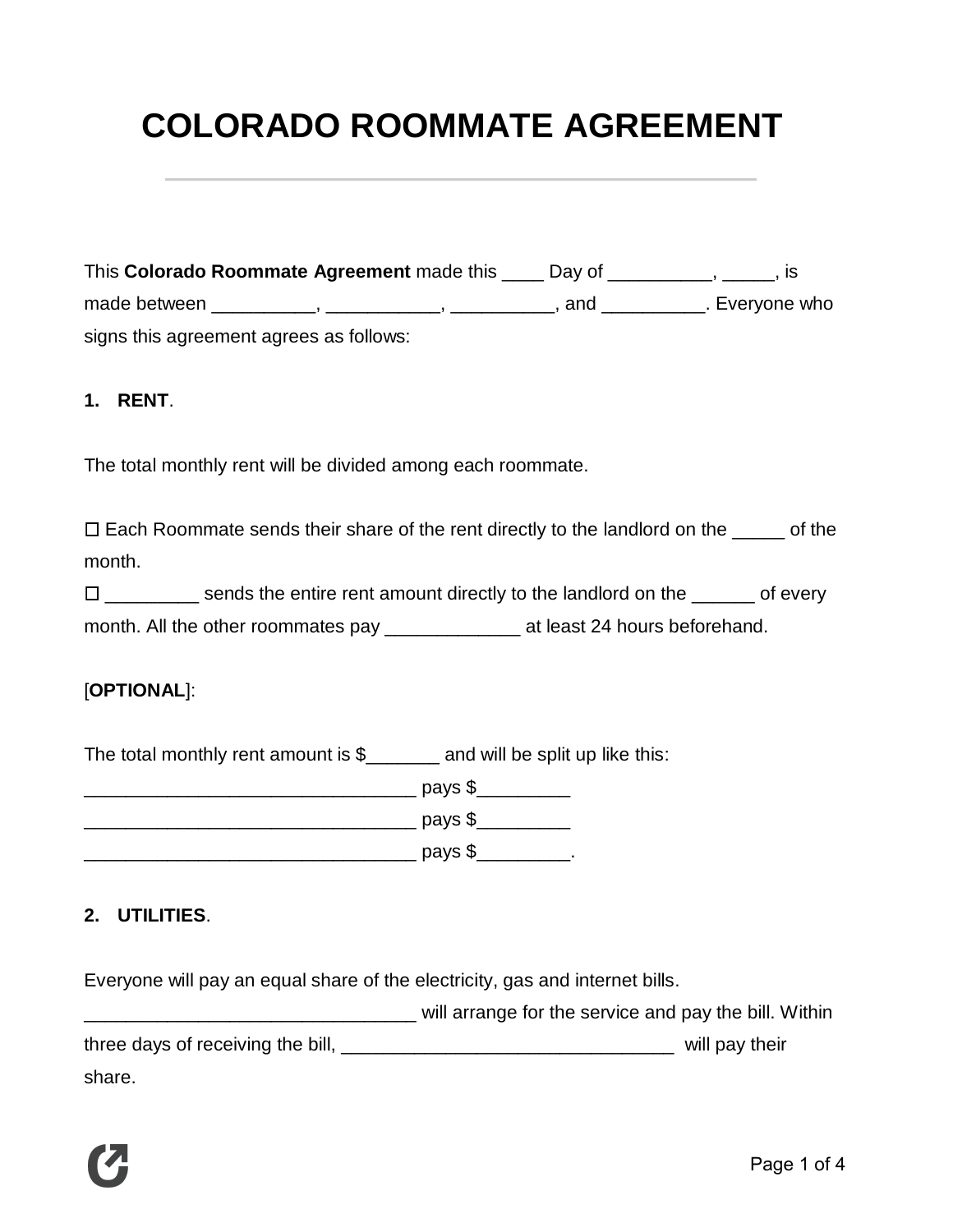# **3. CLEANING**.

Each roommate is responsible for cleaning his or her own room. Common areas will be cleaned weekly on \_\_\_\_\_\_\_\_, and everyone agrees to take part in this cleaning, including: vacuuming, dusting, mopping, and bathroom maintenance.

Each roommate will promptly clean up after themselves in the kitchen. No one will leave dishes in the sink for more than bours.

#### **4. QUIET HOURS**.

No one will make unnecessary or disturbing amounts of noise between \_\_\_\_\_ and \_\_\_\_.

## **5. OVERNIGHT GUESTS**.

 $\Box$  Overnight guests are allowed within reason: guests may not stay more than  $\Box$  nights per month.

 $\Box$  Overnight guests are not allowed at any point.

 $\Box$  Everyone is fine with overnight guests and you can have as many as you'd like.

#### **6. USE OF SPACE**.

If a roommate is planning to use the common areas an extended period of time that will prevent others from using it they will give advance notice and get everyone's consent beforehand.

No one is allowed to enter anyone else's room without written or verbal permission.

## **7. FOOD AND SHARED ITEMS**.

Everyone is responsible for buying their own food, but all roommates share the dishes and other kitchen items.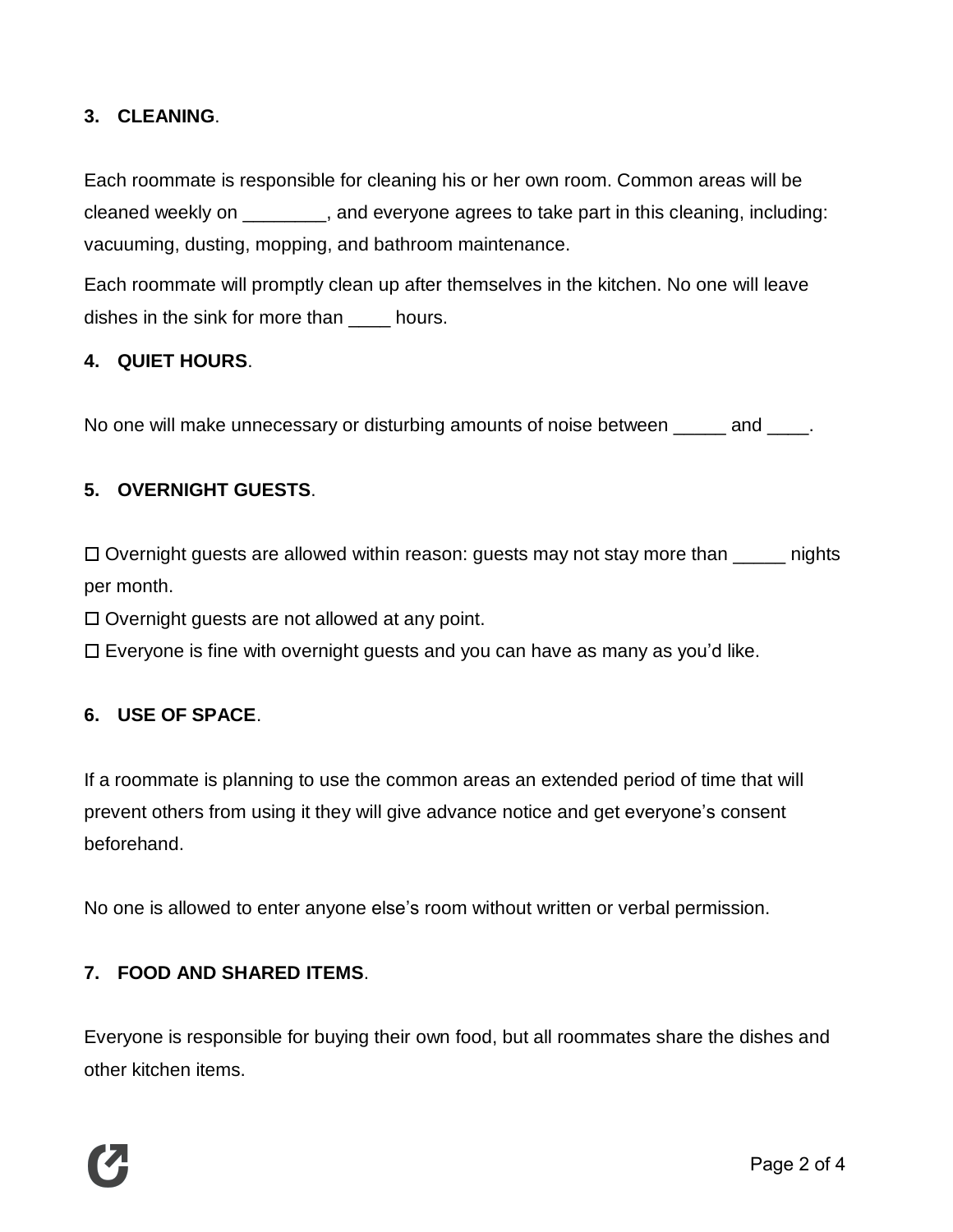## **8. SMOKING**.

Smoking is:  $\Box$  Allowed anywhere  $\Box$  Not allowed  $\Box$  Allowed outside. Alcohol is:  $\Box$  Allowed anywhere  $\Box$  Not allowed  $\Box$  Not allowed in common areas Marijuana is:  $\Box$  Allowed anywhere  $\Box$  Not allowed  $\Box$  Not allowed in common areas Other drugs are:  $\Box$  Not allowed  $\Box$  Not allowed in common areas

#### **9. PETS**.

Any new pets will require everyone's permission before bringing him or her into the house.

## **10. LEAVING BEFORE THE LEASE ENDS**.

If a roommate wants to leave early agree to give at least thirty (30) days notice and find a replacement who is acceptable to the remaining roommates and to the landlord.

- **11. DISPUTE RESOLUTION**. If a dispute arises concerning this Colorado Agreement or any aspect of the shared living situation, the roommates will ask an unbiased mediator to sit down with them and try to resolve the problems in good faith.
- **12. VIOLATIONS OF THE AGREEMENT**. The roommates agree that repeated and serious violations of one or more of these understandings will be grounds for any two cotenants to ask the other to leave. If a roommate is asked to leave, he or she will do so within two (2) weeks and will forfeit any outstanding pre-paid rent.

**Roommate's Signature:**

Printed Name: Name: Name and Date: Date: Date: Date: Date: Date: Date: Date: Date: Date: Date:  $\Box$